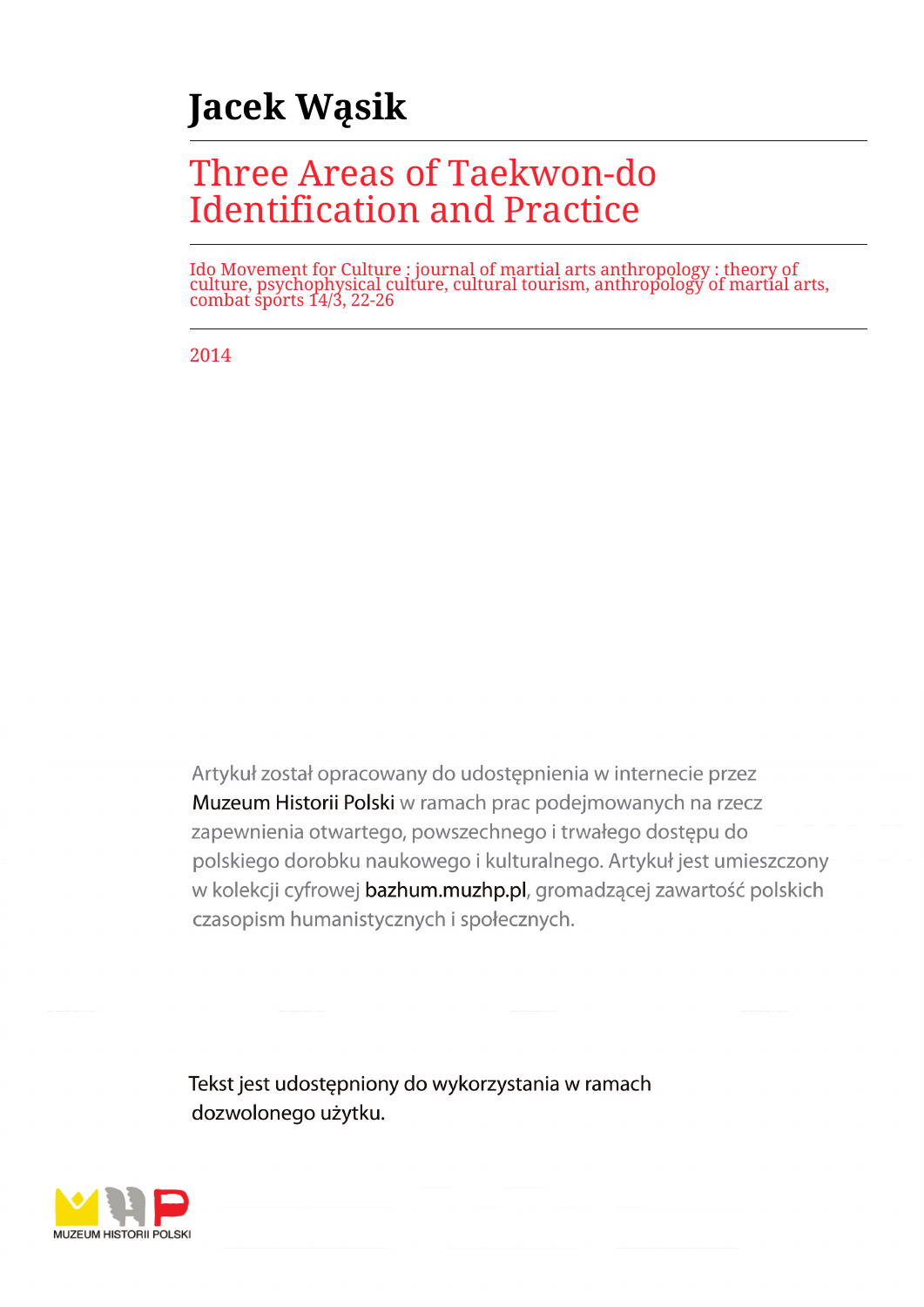# *© Idōkan Poland Association* "IDO MOVEMENT FOR CULTURE. Journal of Martial Arts Anthropology", Vol. 14, no. 3 (2014), pp. 22–26 DOI: 10.14589/ido.14.3.3

Jacek Wąsik

Jan Długosz University, Institute of Physical Education and Tourism, Częstochowa (Poland) e-mail: jwasik@konto.pl

# **Three Areas of Taekwon-do Identification and Practice**

Submission: 27.02.2014; acceptance: 23.05.2014

**Key words**: taekwon-do, martial arts identification, budō practice

#### **Abstract:**

DOE 10.145899/140.143.33<br>
WASIK<br>
WASIK<br>
RUNESIK EUNION DESTRUCTION CONTRIBUTED INTERNATION CONTRIBUTED SURFAINITED INTERNATION CONTRIBUTED SURFAINITED<br>
Three Areas of Tackwoon-do Tackwoon of Dentification, build practic in At present the traditional taekwon-do is reported to have three areas of practice including self-defence, health and sport and also education. The pragmatic training model, including sports competition among others, provides a necessary motivating element to put in more physical effort. Sports competition requires more intensive training and more engagement. It makes it possible to verify athletes' skills and abilities and also makes them respond to new more and more serious challenges. Next, the educational training model reinforces the mental and philosophical factor and significantly modifies the adolescent inadequacy displayed in juvenile delinquency. Whereas, the utilitarian training model is applied in order to enhance self-defence skills. It is mostly developed in the police and armed forces, including their special units. An ideal, thus most desired training model should comprise all those factors as a disturbance in the balance between them on a long-term basis might result in pathology. This means that taekwon-do might then lose its self-defence features and become a school for breeding aggressiveness or might open to certain movement forms, thus upsetting the general combat rule involving direct contact between opponents.

### **Introduction**

The traditional *taekwon-do* (International Taekwondo Federation) is defined as an art of disciplining one's mind through disciplining one's body [Choi 1995]. Choi Hong Hi, a Korean army general, developed an exercise system aiming at preparing soldiers for unarmed combat. In 1955 he proposed to call his system by the name of taekwon-do. And although the utilitarian factor was at the time of crucial importance, adding the word "do" (way, philosophy of life) to the name of the martial art being developed emphasized the special significance that was supposed to be considered in relation to ethics and educating taekwon-do practitioners.

At present three areas of its practice can be differentiated within *taekwon-do*. It is practised for self-defence, health and educational purposes. These areas are in concordance with the factors determining martial arts identity as set out in Kalina [2000].

Sports competition in taekwon-do comprises four competition events [Wąsik 2012]: formal patterns, sports combat competition, power tests and special techniques. Sports combat competition makes it possible to develop utilitarian and educational (following the competition rules)



**Fig. 1**. Three areas of taekwon-do identification and practice

aspects of *taekwon-do*. Practising the formal patterns allows us to keep our bodies fit, which also aids spiritual development. Power tests and special techniques aid the utilitarian training and they can serve as a kind of measure of our health, fitness and agility. Within all these three areas of *taekwon-do* practice it is specific aspects of movement limited in the established set of strikes and blocks which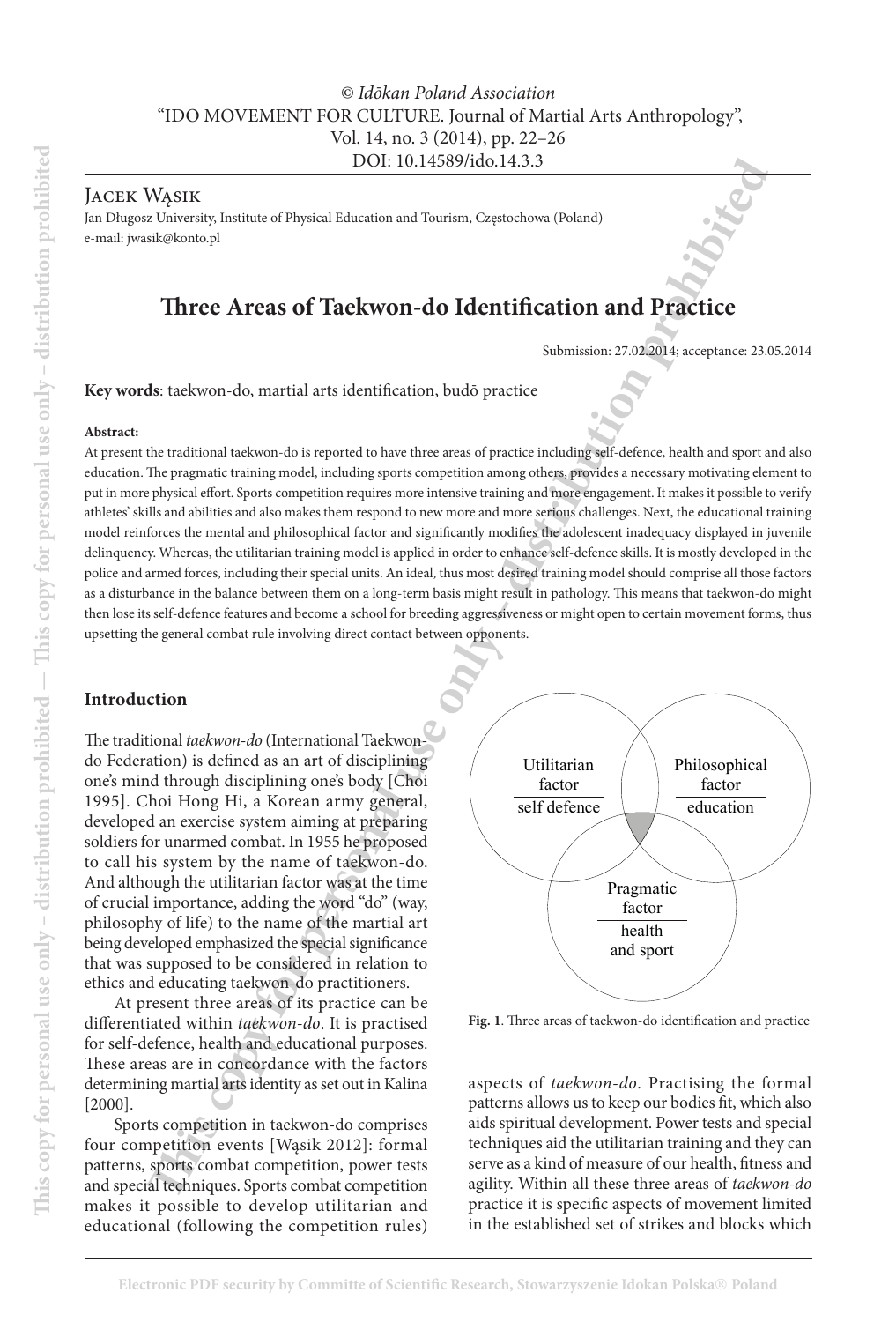are a means of achieving the ultimate aim.

#### **1. Pragmatic training model**

Pragmatic training model (i.e. logical connections model) comprises exercise under the notion of "I train because I want to be fit". In other words this particular model follows the mission of physical education whose aim in its broad sense is a need for cyclical physical activity. Such an activity stimulates all dimensions of health including somatic, psychological and social dimensions [Kalina, Barczyński 2010]. In view of generation's responsibility this model will continuously update the knowledge of the factors which might be hazardous to health and will find ways and methods of diagnosing, developing, maintaining and rehabilitating supported by regular physical and relaxation exercise and regular habits characteristic of people's healthy lifestyle.

An element which stimulates people to put in more effort is definitely the element of sports competition [Kalina 2001]. It requires of us to exercise more intensively and to become more engaged. It enables us to verify athletes' abilities and lets us meet more and more difficult challenges.

An element of special significance in terms of physical activity is an ability to prevent injuries. Pieter and Lufting [1994], Pieter *et al*. [1995], Beis *et al*. [2001], Philips *et al*. [2001] showed interest in mechanisms causing injuries in taekwon-do fighting. It was established that women are more prone to injuries than men and the most frequent injuries involve lower limb, head and neck contusions resulting from having been hit.

Contemporary studies research the issue of martial arts not only in terms of self-defence, sport or spare-time activity, but also in terms of therapy [Tarabanov 2011]. It is assumed that therapy involving traditional martial arts may aid treatment of numerous medical conditions.

Martial arts may, for instance, prove helpful when monitoring behaviour of children with ADHD [Pelham *et al*. 2000; Kim 2005]. They provide less aggressive, controlled strategies and techniques than those offered by many contemporary sports disciplines [Nosanchuk, MacNeil 1989; Kim 2005]. In the traditional martial arts there is more emphasis on developing self-discipline, self-control, mental endurance and sharpness of the mind as well as relaxation and balance between the body and the mind [Columbus, Rice 1998; Kim 1990, 2005]. Here, training focuses on both physical and mental energy management. Seitz, Olson, Locke and Quam [1990] concluded that practising traditional martial arts

aids mental health. Park [1995] empirically verified how mental health was affected by *taekwon-do* training and how the training helped overcome stress.

**This continuo and the control of the control of the control of the control of the control of the control of the control of the control of the control of the control of the control of the control of the control of the cont** Apart from all the abovementioned benefits of the traditional martial arts training, its psychological benefits still need to be properly emphasized as well. Twemlow *et al*. [1996] declared that a number of the traditional martial arts practitioners treat training as a means of developing self-confidence and competences related to self-discipline. Richman and Rehberg [1986] stated that self-esteem and selfevaluation of one's competences is directly related to the time spent on training. Kim [2005] proved that acquiring new physical skills is accompanied by an increased feeling of well-being and welfare acrross the world. Interestingly, an increase in selfesteem and own evaluation of one's competences are not accompanied by conceit and boosted 'ego' [King, Williams 1997]. As it can be assumed on the basis of many sources [Kim 1990; Konzak, Boudreau 1984; Weiser *et al*. 1995], Practising traditional martial arts is a valuable *psychological therapeutic method. This process is quite autonomous and makes it possible to promote one's well-being, control aggressiveness and help with identifying problems and their resolution.*

As for health-related issues in taekwon-do training, it needs to be emphasised that it is always the human being that is always protected. Strikes do not necessarily need to be aimed at a man, but can be, for example, directed at stationary objects, which allows for improving one's techniques in a given martial art (which actually is contradictory to the general fighting rules). In such case an individual measure of one's health might involve the number of broken boards or the value obtained from the height of a broken board.

#### **2. Educational training model**

Educational training model reinforces the mental and philosophical factor. It identifies so called confrontation philosophy [Kalina 2000], in which fighting is an unfathomable phenomenon of the man and the natural world as well as one's attitude to life and a reference for artistic inspirations. Combat sports belong to the domain of physical culture, yet they still follow their own philosophy. They are mainly aimed at young people as they influence their imagination and reinforce their learning potential. Young people who have acquired the technical skills of using martial arts but lack proper ethical as well as social and moral values pose a serious danger to the society. [Szyszko-Bohusz 2011]. Sports competition works here as a way of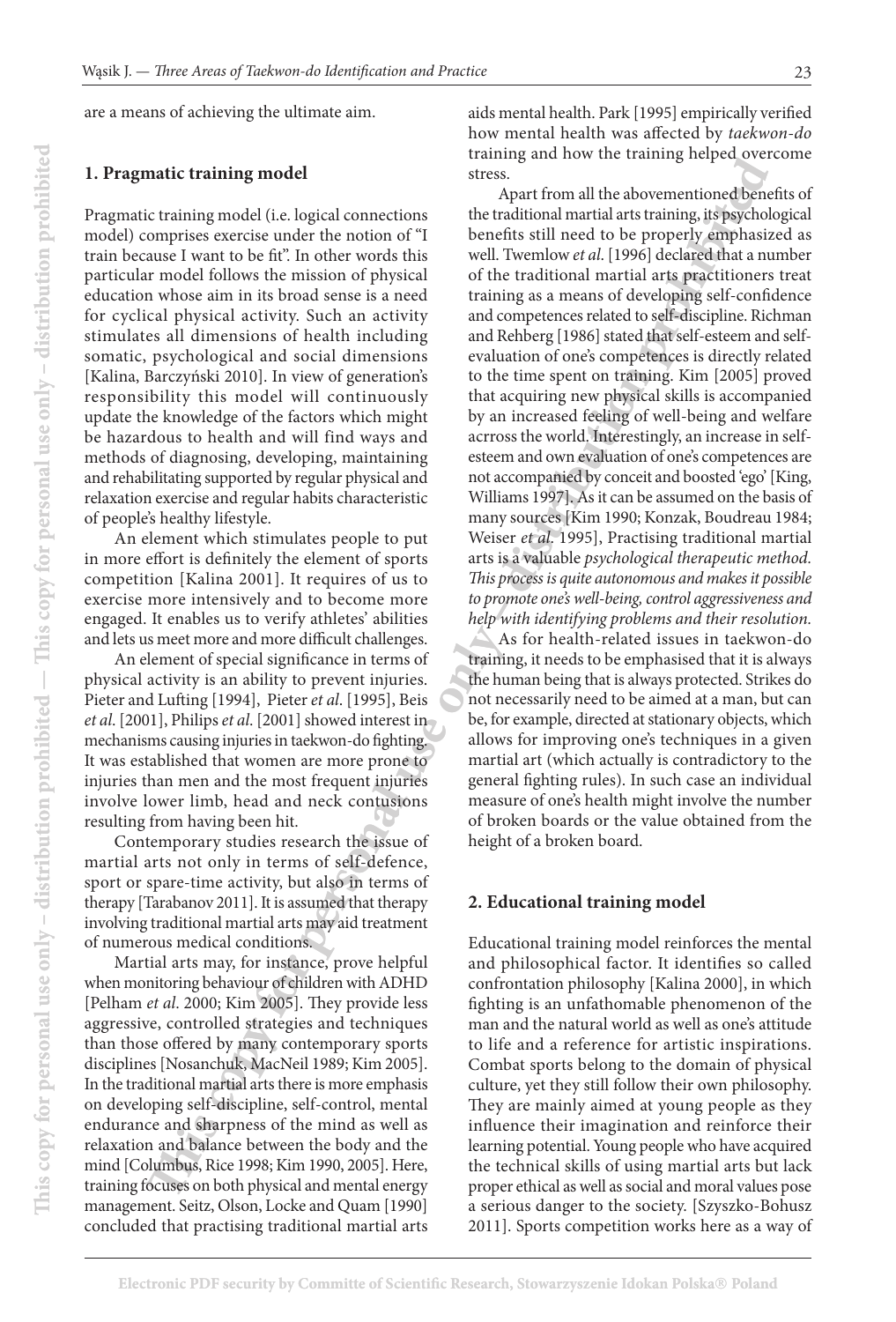taming aggressiveness. Practising strikes during training sessions is a means of developing selfdiscipline which requires practitioners to respect the etiquette of the training hall, rules of respectful fighting and the rival himself. Moreover, it makes it possible to recognize strong and weak points of one's character and personality such as bravery against cowardice, prowess against aggressiveness, pride versus vanity, etc. [Kalina 2000]. The best example of taekwon-do educational influence is the experiment carried out by Trulson [1986]. He showed that the traditional martial art training significantly reduces juvenile delinquency attitude. He contended that as a result of following such a training model the practitioners, in terms of statistics, displayed reduced aggressiveness and anxiety levels while at the same time they showed more self-confidence, responsibility, tolerance and proved to respect traditional values to a greater extent.

According to Weiser *et al*. [1995] the traditional martial arts are mainly perceived as self-defence and strategy techniques and techniques for developing competences combined with self-discipline, rather than a method of aggression. Kalina and Supiński [1993] studied using unarmed combat exercises for reducing aggressiveness. Kalina [1996] suggested combat-like physical games as a tool for diagnosing aggressiveness. The issue of application of martial arts in physical education and moral education is found in the papers written by Jaskólski [1983, 1987].

In no way can educational training model be followed without the right role of the instructor [Twemlow, Sacco 1998]. A competent instructor understands that training involves more than just physical activity and realizes the importance of including the philosophy underlying each martial art both in his teaching and in practice alike [Kim 2005]. He knows that the physical and mental balance is the ultimate product of positive training.

# **3. Utilitarian training model**

Utilitarian training model is used for enhancing self-defence skills. It is mainly developed in the army, police and special units. All combat sports are identified by way of applying to them the general rule under which in each combat sport two competing sports persons fight directly with each other [Kalina 2000]. Under this model one strives for perfection in terms of defeating the opponent by way of using available techniques. The level of selfdefence skills and their connection with prowess and self-defence techniques acquired studied by

Kalina [1997] seem to be the foundation of such a training process.

atter the continuous plattic material and interesting more between the computer of the content of the content of the content of the content of the content of the content of the content of the content of the content of the Jigoro Kano, the founder of judo, reached an interesting conclusion [Watanabe, Avakin [2001], which is called the Kano paradox. In 1886 a competition between judo and jujitsu practitioners was organized. In the competition the judo practitioners won 14 fights and they drew in 2. It turned out that less offensive techniques which were actually much better practised during training were far more efficient and effective in a real fight that those more offensive (potentially more dangerous) ones. This means that those offensive, thus more dangerous, techniques pose a certain threat to those practising a given martial art and as a result they need to be practised in ways which are far less close to real hand-to-hand fighting conditions (e.g. feigning strikes or performing techniques with limited force or speed). Hence, perfecting more offensive techniques is more timeconsuming and produces poorer results than a similar training process focused on less offensive techniques.

In the literature on the subject there are a number of studies devoted to martial arts. For instance, the self-defence training based on *taekwon-do* techniques is described by Choi [1983], Choi and Bryl [1990], Bryl [1991], Lee and Uyehara [1993], and Choi [1995]. The studies presented by Oyama [1973], Kondratowicz [1978], and Miłkowski [1983] present karate training and karate technique application. Ueshiba [1974], the founder of aikido, developed a system based on joint-manipulation, dodges and throws. Jigoro Kano [1994] describes safe techniques of defeating a rival using judo. Echanis [1994] and Dobrzyjałowski [2001] presented self-defence techniques based on a combination of techniques used in different martial arts.

# **Conclusions**

At present *taekwon-do* practitioners develop those models in various directions. In my view the best *taekwon-do* training model should comprise all the factors presented in Fig. 1 and should produce a model constituting the common part in the aforementioned figure. Disturbing the balance between those factors on a long-term basis could result in some kind of pathology. This means that taekwon-do might then lose its self-defence character and become a school for breeding aggressiveness or it might open to certain movement forms, thus upsetting the general combat rule involving direct contact between opponents.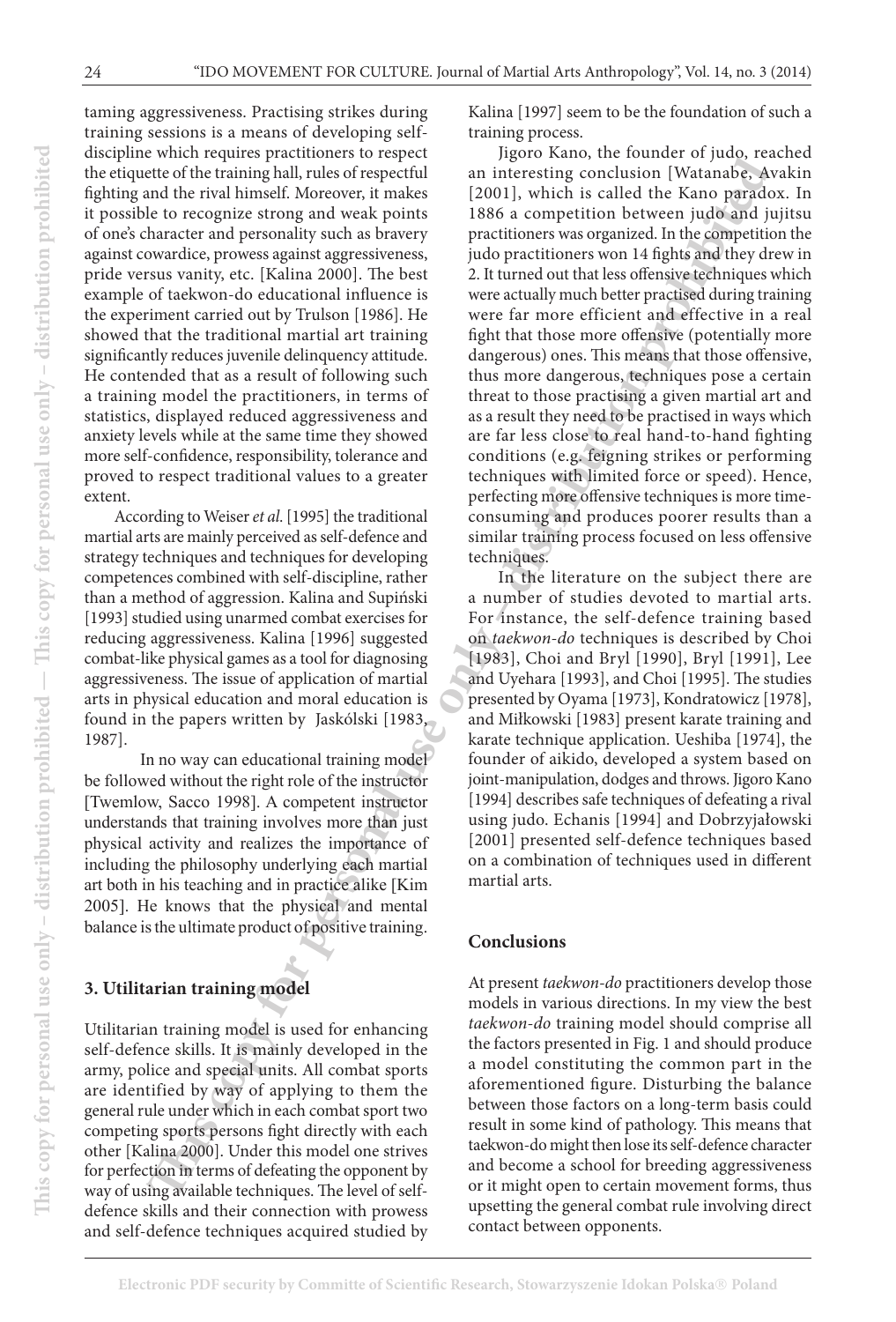**This preservoid between the scottings of the scaling of the scaling of the scaling of the scaling of the scaling of the scaling of the scaling of the scaling of the scaling of the scaling of the scaling of the scaling of** My study only attempts to show possible directions in which taekwon-do might evolve and addresses only a part of the whole issue. My considerations presented herein do not constitute a comprehensive study, but they are supposed to help indicate a way for further research. I do hope that coaches with the right competence and practitioners with an enhanced awareness find them truly useful in the process of self-improvement.

### **References**

- 1. Beis K., Tsaklis P., Pieter W., Abatzides G. (2001), *Taekwondo competition injuries in Greek young and adult athletes*, "European Journal of Sports Traumatology and Related Research", vol. 23, pp. 130-136.
- 2. Bryl A. (1991), *Skuteczna samoobrona: Możesz bronić się sam*, Auris, Wrocław [in Polish].
- 3. Choi H.H. (1983), *Encyclopedia of Taekwon-do*, International Taekwon-do Federation, Canada.
- 4. Choi H.H. (1995), *Taekwon-do. The Korean Art of Self-Defence*, International Taekwon-do Federation, New Zealand.
- 5. Choi J.H., Bryl A. (1990), *Taekwon-do. Koreańska sztuka samoobrony*, SC Iglica, Wrocław [in Polish].
- 6. Columbus P.J., Rice D.L. (1998), *Phenomenological meanings of martial arts participation* [electronic version], "Journal of Sport Behavior", vol. 21, no. 1, pp. 16-30.
- 7. Dobrzyjałowski J. (2001), *Mała encyklopedia samoobrony czyli jak żyć bezpiecznie*, ZP Raster, Legionowo [in Polish].
- 8. Echanis M. (1999), *Techniki specjalne w walce wręcz*, Budo-Sport, Warsaw.
- 9. Jaskólski E. (1983), *Koncepcja wykorzystania judo w kulturze fizycznej współczesnego człowieka*, "Biuletyn szkoleniowy PZJ", no. 2, Warsaw [in Polish].
- 10. Jaskólski E. [ed.] (1987), *Judo jako środek działania w realizacji celów wychowania fizycznego*, Wrocław [in Polish].
- 11. Kalina R.M. (1996), *Zabawy ruchowe jako narzędzie diagnozowania agresywności*, "Kultura Fizyczna", vol. 3-4, pp. 19-24 [in Polish].
- 12. Kalina R.M. (1997), *Sporty walki i trening samoobrony w edukacji w edukacji obronnej młodzieży*, PTNKF, Warsaw [in Polish].
- 13. Kalina R.M. (2000), *Theory of Combat Sports*, COS, Warsaw [in Polish].
- 14. Kalina R.M. (2001), *Utylitarny wymiar współzawodnictwa w sportach walki*, "Trening", vol. 3, pp. 90-96 [in Polish].
- 15. Kalina R.M., Barczyński B. (2010), *EKO-AGRO-FITNESS© original author's continuous program of health-oriented and ecological education in the family, among friends or individually implemented – the premises and assumptions*, "Archives of Budo", vol. 6, no. 4, pp. 178-184.
- 16. Kalina R.M., Supiński J. (1993), *Rola środków kultury Fizycznej w zmniejszaniu agresywności człowieka (raport*

*z badań pilotażowych)*, "Kultura Fizyczna", vol. 5-6, pp. 10-14 [in Polish].

- 17. Kano J. (1994), *Kodokan Judo*, Kodansha International Ltd., Tokyo.
- 18. Kim P.S. (1990), *History of chayon-ryu (as told to Rick Fine)*, Chayon-Ryu International, Houston.
- 19. Kim P.S. (2005), *Articles by the grandmaster*, "Chayon-Ryu International", 1, 1-20. [online] Retrieved June 10, 2005, from http://www.kimsoodarate.com.
- 20. King L.A., Williams T.A. (1997), *Goal orientation and performance in martial arts*, "Journal of Sport Behavior", vol. 20, no. 4, pp. 397–411.
- 21. Kondratowicz K. (1978), *Chwyty obronne dla wszystkich*, MON, Warsaw [in Polish].
- 22. Konzak B., Boudreau F. (1984), *Martial arts training and mental health: an exercise in self-help*, "Canadas Mental Health", vol. 32, pp. 1-8.
- 23. Lee B., Uyehara M. (1993), *Bruce Lee Fighting Method*, Budo-Sport, Warsaw [in Polish].
- 24. Miłkowski J. (1983), *Karate. Wiadomości podstawowe*, 2nd edn., Warsaw [in Polish].
- 25. Nosanchuk T.A., MacNeil M.C. (1989), *Examination of the effects of traditional and modern martial arts training on aggressiveness*, "Aggressive Behavior", vol.15, pp. 153-159.
- 26. Oyama M. (1973), *This is karate*, Wehman Brothers, New York.
- 27. Park Ch.J. (1995), *The moderating effects of taekwon-do training against stress on mental health*, "WTF Taekwondo", vol. 57, pp. 29-38.
- 28. Pelham J., Gnagy E.M., Greiner A.R., Hoza B., Hinshaw S.P., Swanson J.M. (2000), *Behavioral versus behavioral and pharmacological treatment in ADHD children attending a summer treatment program* [electronic version], "Journal of Abnormal Child Psychology", vol. 28, pp. 507-521.
- 29. Phillips J.S., Frantz J.M., Amosun S.L., Weitz W. (2001), *Injury surveillance in taekwondo and judo during physiotherapy coverage of the seventh All Africa Games*, "South African Journal of Physiotherapy", vol. 57, pp. 32-34.
- 30. Pieter F., Pieter W. (1995), *Speed and force of selected taekwondo techniques*, "Biology of Sport", vol. 12, no. 4, pp. 257-266.
- 31. Pieter W., Lufting R. (1994), *Injuries at the 1991 taekwondo world championships*, "Journal of Sports Traumatology and Related Research", vol. 16, pp. 49-57.
- 32. Richman C.L., Rehberg J. (1986), *The development of selfesteem through the martial arts*, "International Journal of Psychology", vol. 17, pp. 234-239.
- 33. Seitz F.C., Olsen G.D., Locke B., Quam R. (1990), *The martial arts and mental health: The challenge of managing energy*, "Perceptual and Motor Skills", vol. 70, pp. 459- 464.
- 34. Szyszko-Bohusz A. (2001), *Personality of the teacher of combat sports and martial arts in the epoch of globalisation, science and technology*, "Ido Movement For Culture. Journal of Martial Arts Anthropology", vol. 11, no. 1, pp. 22–26.